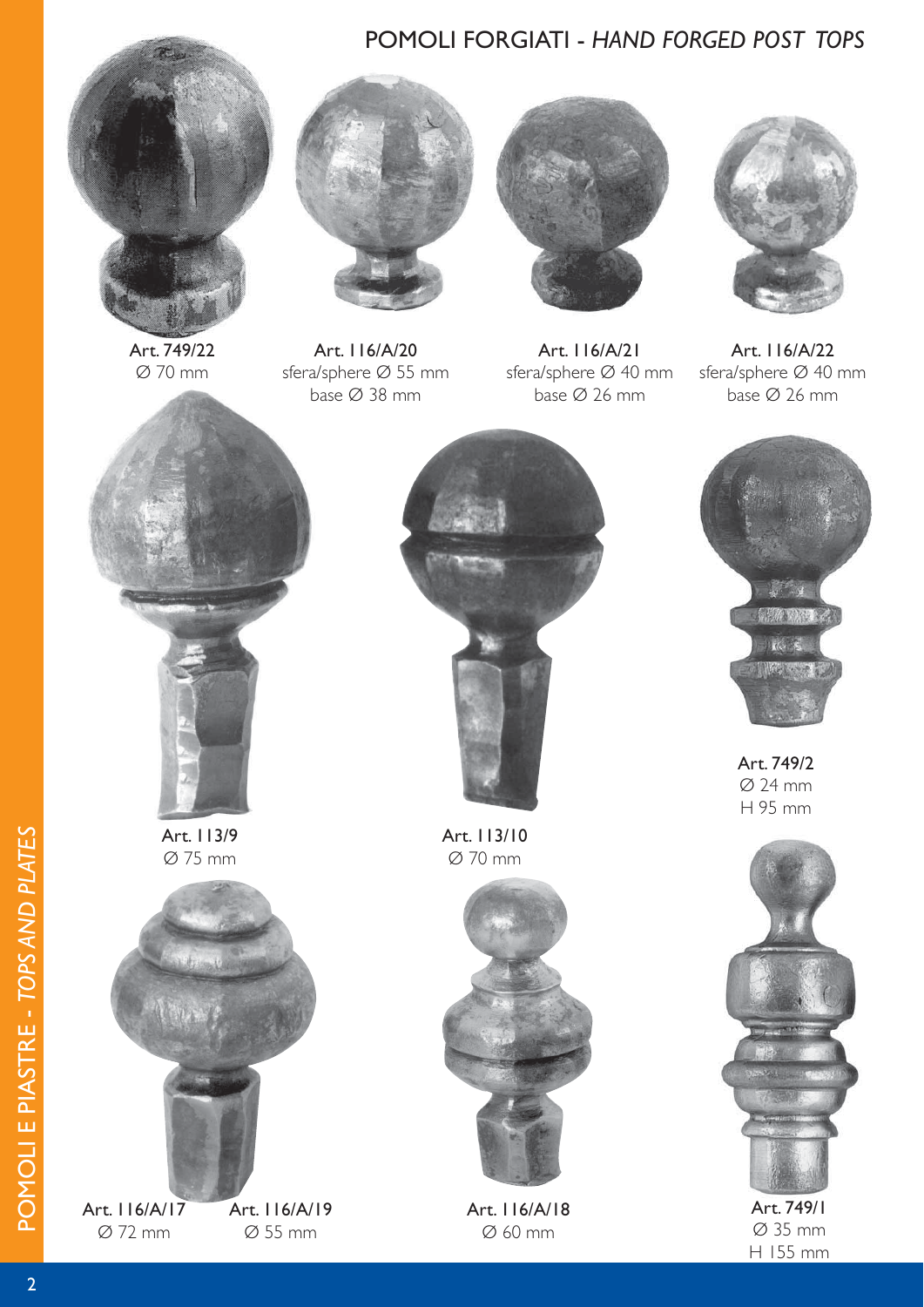

Art. 1398/2  $\uparrow$  16 x 16 mm H 115 mm Ø 90 mm



Art. 1399/1 H 140 mm base Ø 25 mm Ø 115 mm



Art. 1400/1 H 100 mm base Ø 25 mm Ø 160 mm



Art. 1398/1 H 75 mm Ø 120 mm



H 130 mm base Ø 30 mm Ø 120 mm

## POMOLI STAMPATI *STAMPED POST TOPS*



| Cod.art./Art.no. | Sfera/Sphere Ø/dia. | Base Ø/dia.     | н                |
|------------------|---------------------|-----------------|------------------|
| 1404/1           | $110 \text{ mm}$    | $90 \text{ mm}$ | $140$ mm         |
| 1404/2           | 90 mm               |                 | $125 \text{ mm}$ |
| 1404/3           | 70 mm               | 55 mm           | $100$ mm         |
| 1404/4           | $55 \, \text{mm}$   | $45 \text{ mm}$ | 85 mm            |



| Cod.art./Art.no. | Sfera/Sphere Ø/dia. | Base                | н                  |
|------------------|---------------------|---------------------|--------------------|
| 1404/5           | 95 mm               | $100 \times 100$ mm | 150 mm             |
| 1404/6           | 85 mm               | $80 \times 80$ mm   | $120 \text{ mm}$   |
| 1404/7           | 70 mm               | $60 \times 60$ mm   | $105 \, \text{mm}$ |
| 1404/8           | 50 mm               | $40 \times 40$ mm   | 75 mm              |
| 1404/9           | $30 \text{ mm}$     | $25 \times 25$ mm   | 45 mm              |
|                  |                     |                     |                    |



|        | Cod.art./Art.no. Sfera/Sphere Ø/dia. | <b>Base</b>              |                  |
|--------|--------------------------------------|--------------------------|------------------|
| 128/31 | $\frac{1}{2}$ mm                     | $\overline{\phantom{a}}$ | $180 \text{ mm}$ |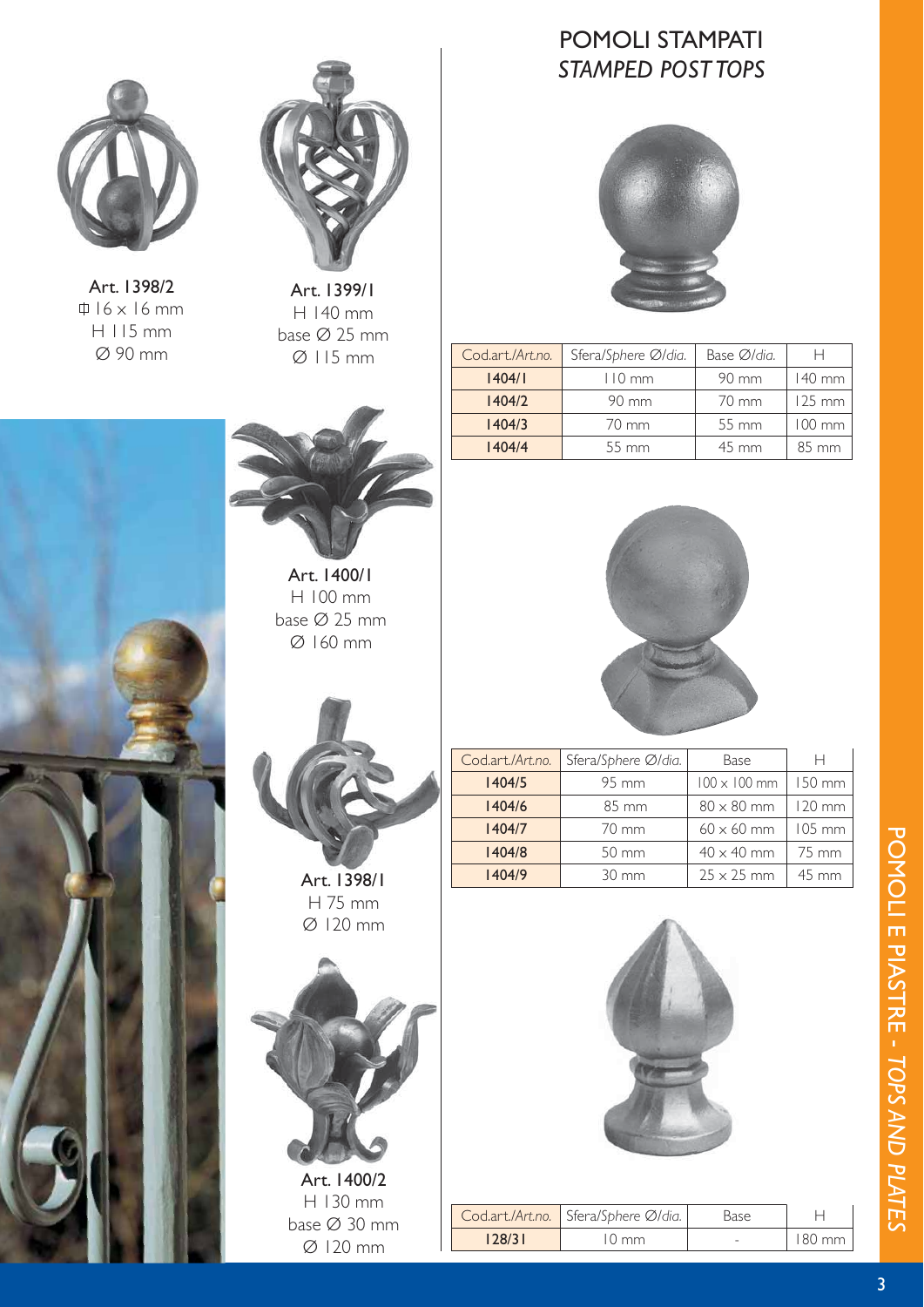

| Lato/Side         | Foro/Hole                                   | Codart/Art.no. |
|-------------------|---------------------------------------------|----------------|
| $40 \times 40$ mm | senza foro/without hole                     | 819/11         |
|                   | per/for $\overline{\mathbb{H}}$ 12 x 12 mm  | 819/8          |
|                   | per/for $\overline{\psi}$ 14 x 14 mm        | 819/7          |
|                   | per/for $\uparrow$ 16 x 16 mm               | 819/6          |
|                   | senza foro/without hole                     | 819/10         |
| $50 \times 50$ mm | per/for $\overline{\mathbb{H}}$ 16 x 16 mm  | 819/5          |
|                   | per/for $\overline{\mathbb{Q}}$ 18 x 18 mm  | 819/4          |
|                   | per/for $\bar{\psi}$ 20 $\times$ 20 mm      | 819/3          |
|                   | senza foro/without hole                     | 819/9          |
| $60 \times 60$ mm | per/for $\Pi$ 25 $\times$ 25 mm             | 819/2          |
|                   | per/for $\uparrow$ 30 $\times$ 30 mm        | 819/1          |
| $80 \times 80$ mm | senza foro/without hole                     | 819/17         |
|                   | per/for $\overline{\psi}$ 25 $\times$ 25 mm | 819/18         |
|                   | per/for $\bar{\psi}$ 30 $\times$ 30 mm      | 819/15         |
|                   | per/for $\overline{\psi}$ 40 $\times$ 40 mm | 819/16         |
|                   |                                             |                |



| $\varnothing$ esterno<br>External dia. | Foro/Hole               | Cod.art./Art.no. |
|----------------------------------------|-------------------------|------------------|
| $30 \text{ mm}$                        | senza foro/without hole | 1408/18          |
|                                        | per/for Ø 12 mm         | 1408/21          |
|                                        | senza foro/without hole | 1408/17          |
| $40 \text{ mm}$                        | per/for Ø 12 mm         | 1408/5           |
|                                        | per/for Ø 14 mm         | 1408/19          |
|                                        | per/for Ø 16 mm         | 1408/20          |
|                                        | senza foro/without hole | 1408/16          |
| $50 \, \text{mm}$                      | per/for Ø 16 mm         | 1408/13          |
|                                        | per/for Ø 18 mm         | 1408/12          |
|                                        | per/for Ø 20 mm         | 1408/11          |
|                                        | senza foro/without hole | 1408/15          |
| $60 \text{ mm}$                        | per/for Ø 25 mm         | 1408/7           |
|                                        | per/for Ø 30 mm         | 1408/6           |
| $80 \text{ mm}$                        | senza foro/without hole | 1408/14          |
|                                        | per/for Ø 30 mm         | 1408/10          |
|                                        | per/for Ø 35 mm         | 1408/9           |
|                                        | per/for Ø 40 mm         | 1408/8           |



Art. 116/A/7 100 x 100 mm foro/*hole*  $\uparrow$  30 x 30 mm spess./*thickn.* 10 mm

Art. 116/A/6 100 x 100 mm senza foro *without hole* spess./*thickn.* 10 mm

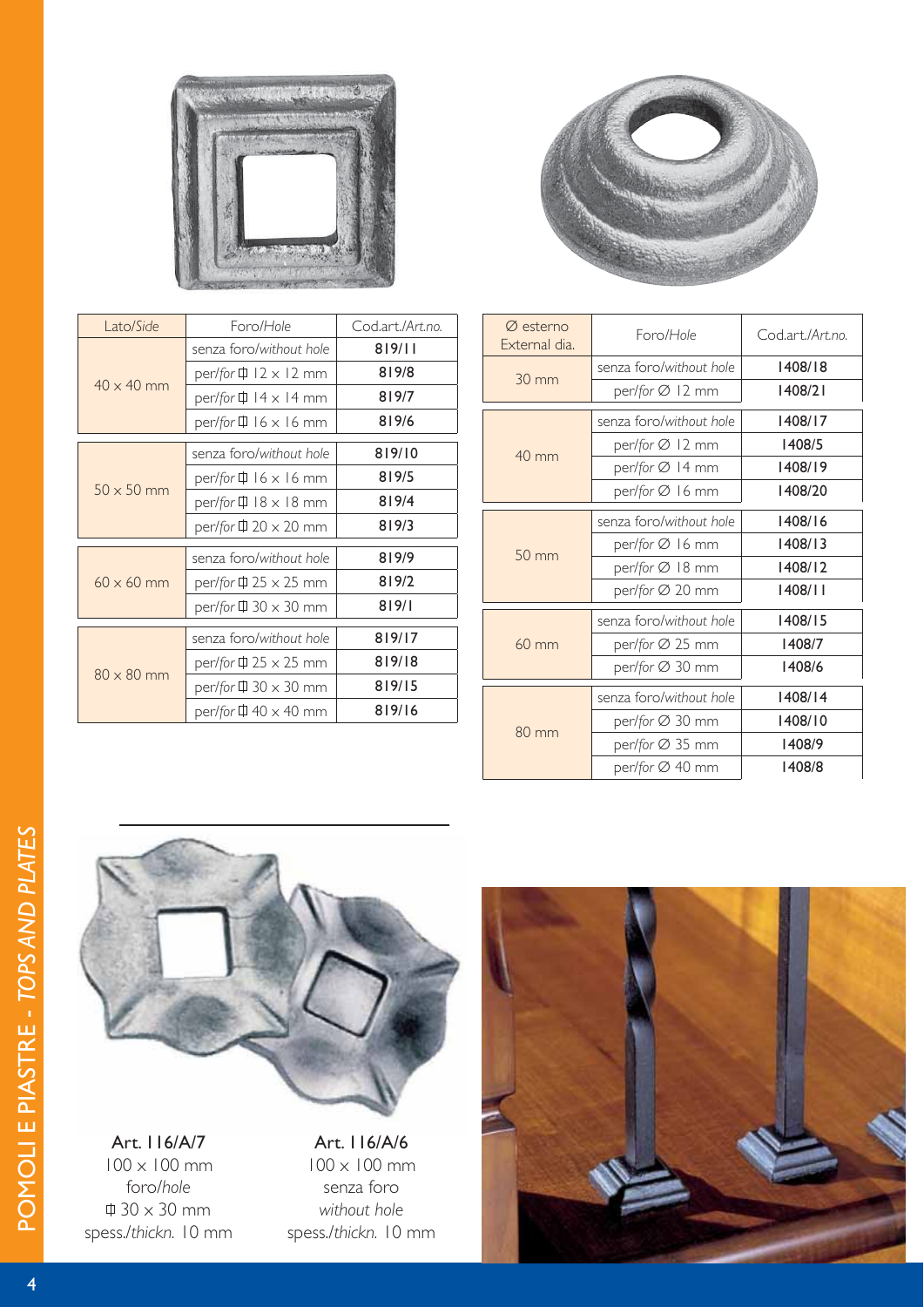

Art. 116/A/1 70 x 70 mm Foro/*Hole*  $\uparrow$  13 x 13 mm Spess. /*Thickn*. 5 mm



Art. 116/35 Ø 65 mm Foro/*Hole*  $Ø$  15 mm Spess. /*Thickn*. 8 mm



Art. 1393/7 Foro/*Hole* Ø 12,5 mm Spessore/*Thickness* 10 mm Ø 68 mm



Art. 609/1 Ø 70 mm  $30 \div 40 \times 8$  mm Foro/*Hole* 30 x 30 mm



Art. 654/5 Ø 60 mm Spess./Th*ickn.* 6 mm



Art. 1857/13 Ø 82 mm Spess./Th*ickn.* 4 mm



Art. 1857/14 Ø 82 mm Foro/*Hole* Ø 8,5 mm Spess./Th*ickn.* 4 mm





Art. 1857/15 Ø 82 mm Foro/*Hole* Ø 15 mm Spess./Th*ickn.* 4 mm H 10 mm



Art. 138/2 Spessore/*Thickness* 2 mm 5 mm x Ø 60 mm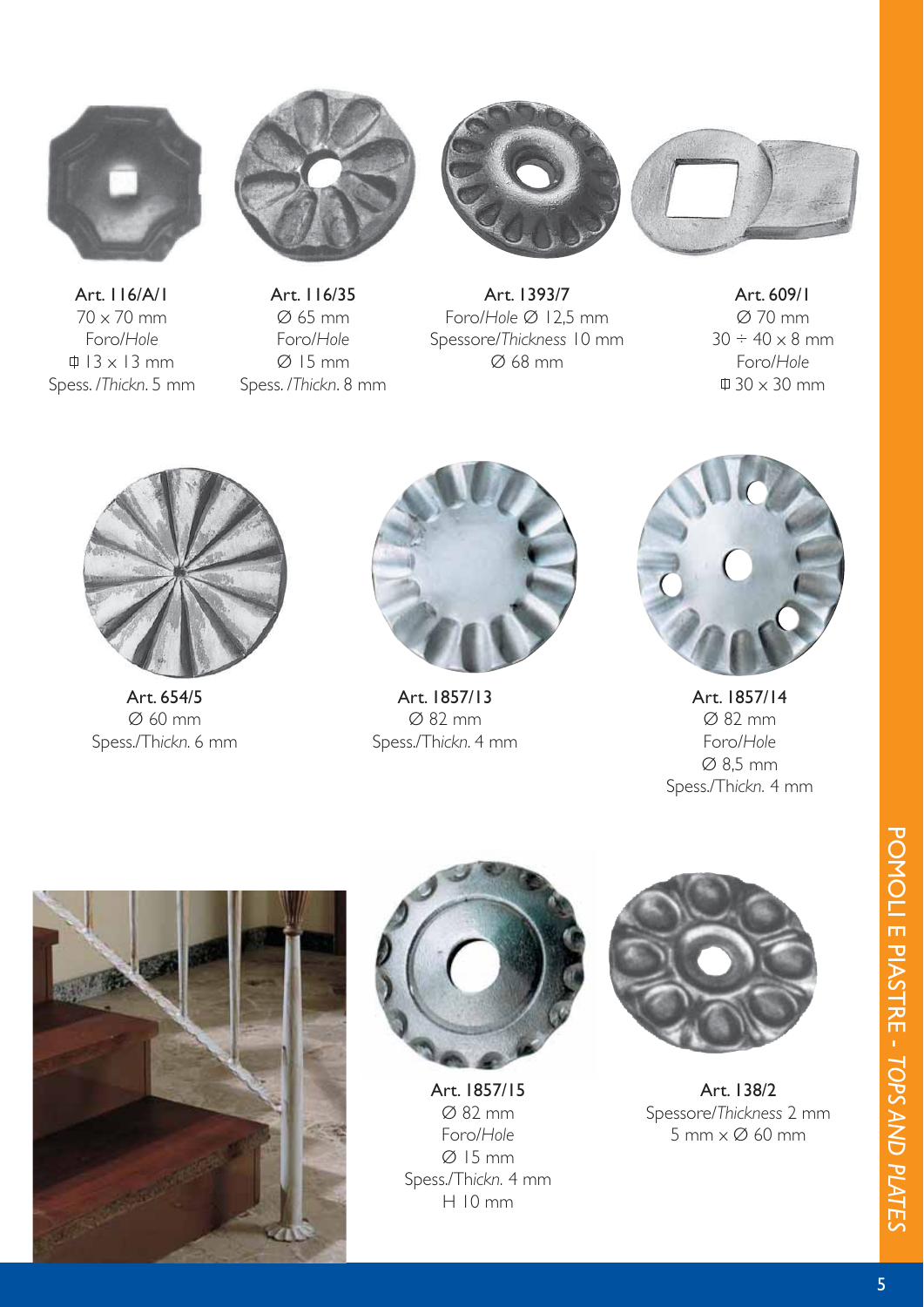

Art. 94/A/3 100 x 100 mm Spess./*Thickn*. 8 mm



Art. 94/A/4  $80 \times 80$  mm Spess./*Thickn*. 8 mm



Art. 94/A/5  $80 \times 80$  mm Spess./*Thickn*. 8 mm



Art. 94/A/6  $80 \times 80$  mm Spess./*Thickn*. 8 mm



Art. 147/3 Kit di 4 pezzi per bloccaggio a pavimento tubi da 40 mm *Kit compries of base screw and cover tube dia 40 mm*



Art. 181/6 120 x 120 mm Spess./*Thickn*.8 mm



Art. 116/A/2 75 x 75 mm Foro/*Hole*  $\uparrow$  13 x 13 mm Spess./*Thickn*. 5 mm



Art. 1408/1  $L 80 \times 80$  mm Foro/*Hole*  $\updownarrow$  26 x 26 mm H 18 mm

Art. 1408/2  $L$  55  $\times$  55 mm Foro/*Hole*  $\uparrow$  15 x 15 mm H 12 mm





Art. 802/5

Art. 1393/3 Ø 75 mm Spess./Th*ickn.* 20 mm

Art. 802/4 100 x 100 mm Spess./*Thickn*.10 mm

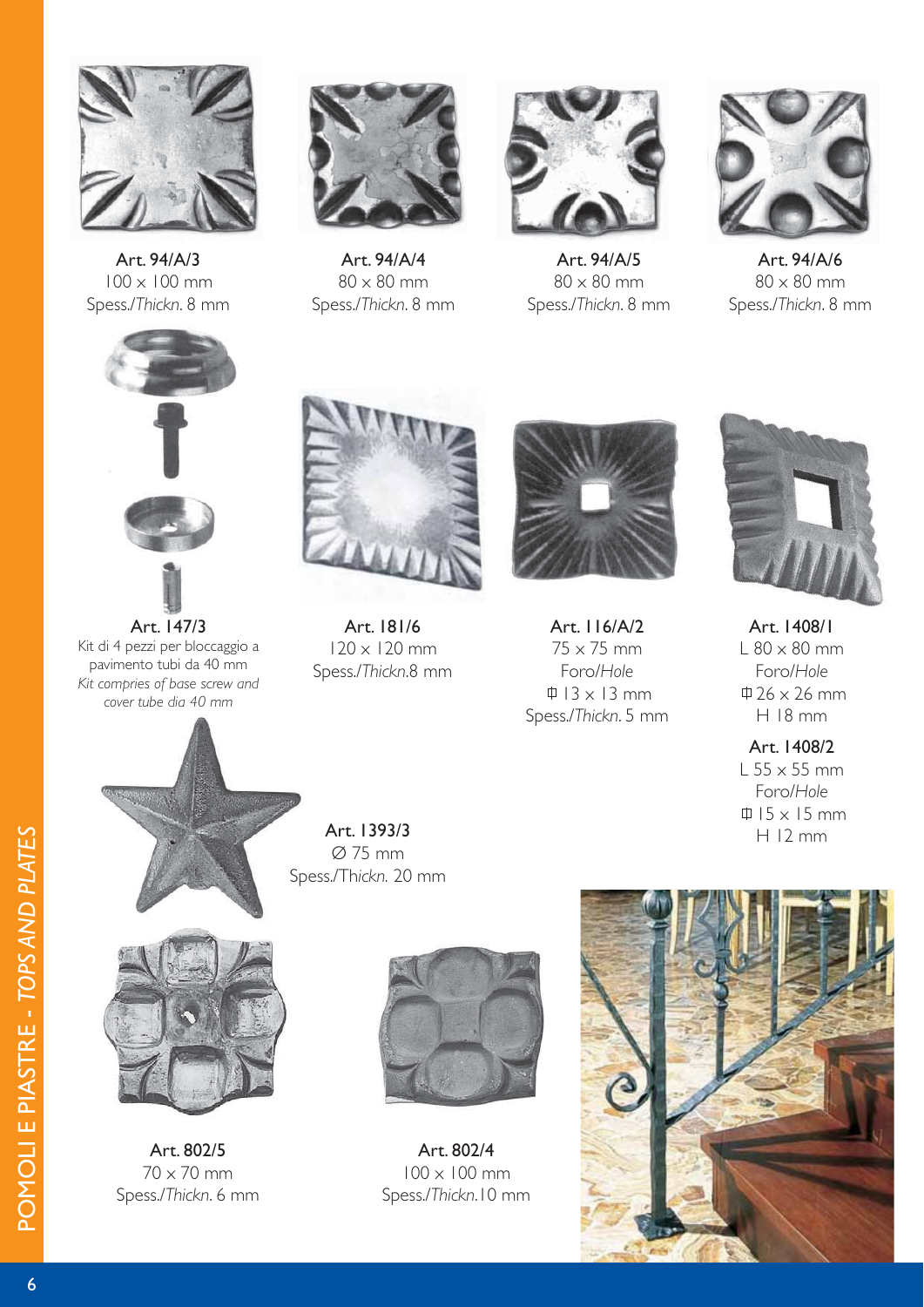

Art. NEW0049  $\cancel{\equiv} 6$  mm H 280 mm L 130 mm

Art. NEW0050  $\boxtimes$  6 mm H 220 mm L 100 mm

Art. 137/12 H 260 mm L 145 mm Spess./*Thickn*.1 mm



L 130 mm Art. NEW0055 Base 32 mm  $\cancel{\Box}$  6 mm H 110 mm

L 100 mm



Art. 94/A/7 H 165 mm L 100 mm Art. 94/A/8 H 150 mm L 85 mm



Art. 137/14 H 355 mm L 130 mm Spess./*Thickn*.1 mm

NEW0051  $\sqrt{2}$  8 mm 80 x H 235 mm



NEW0052  $\sqrt{2}$  8 mm 65 x H 220 mm

Art. 137/13 H 190 mm L 140 mm Spess./Th*ickn.* 1 mm



Art. 1470/9 H 220 mm L 75 mm Spess./*Thickn*. 3 mm



Art. 1470/8 H 300 mm L 75 mm Spess./Th*ickn.* 3 mm

Art. 841/7 H 520 mm L 75 mm Spess./*Thickn*. 3 mm



Art. 701/10 H 280 mm L 65 mm